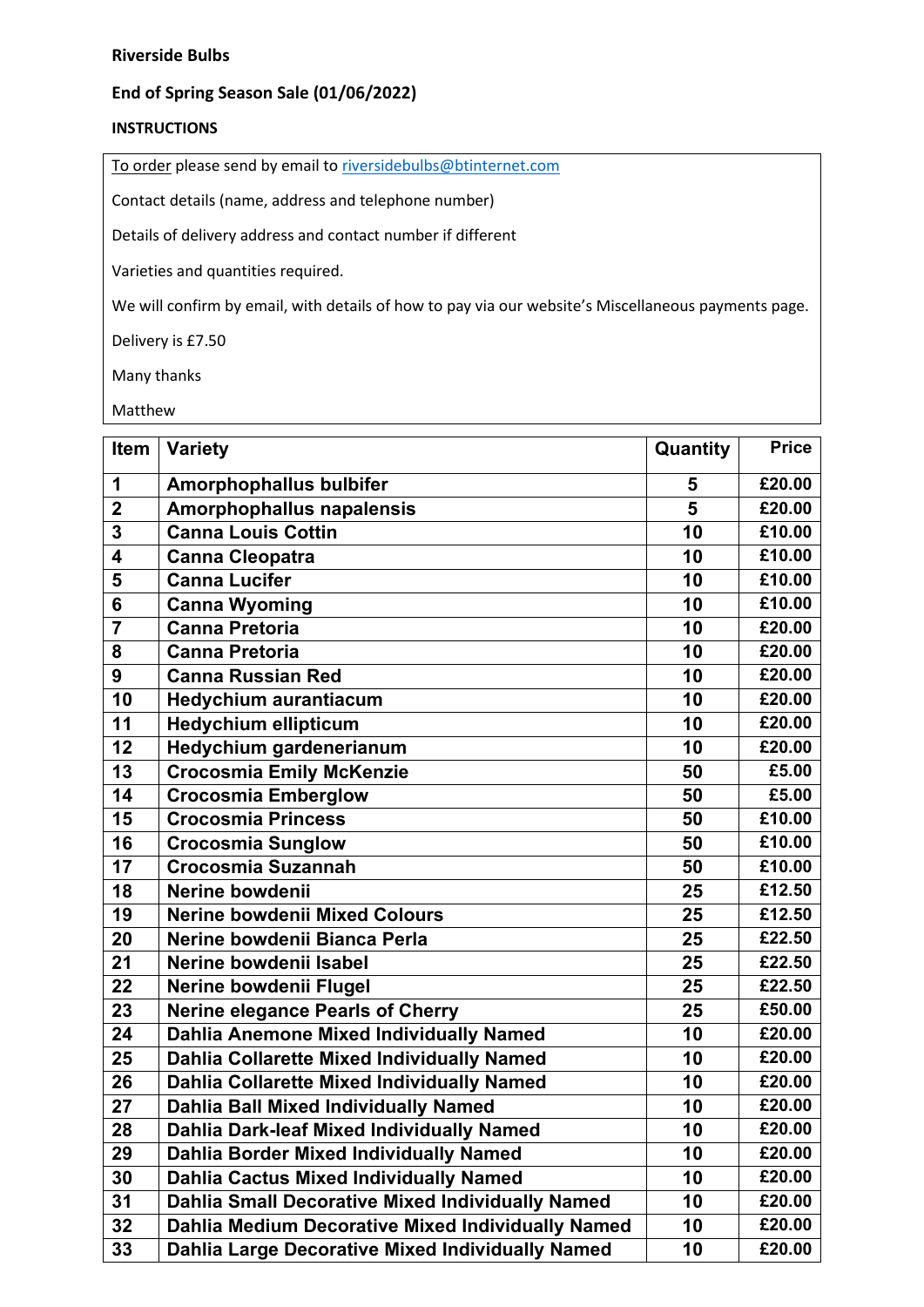| 34 | Dahlia Giant Decorative Mixed Individually Named | 10 | £20.00 |
|----|--------------------------------------------------|----|--------|
| 35 | Dahlia Honka/Star Mixed Individually Named       | 10 | £20.00 |
| 36 | Dahlia Miscellaneous Mixed Individually Named    | 10 | £20.00 |
| 37 | Dahlia Anemone Blue Bayou                        | 10 | £15.00 |
| 38 | <b>Dahlia Anemone Josie</b>                      | 10 | £15.00 |
| 39 | <b>Dahlia Anemone Polka</b>                      | 10 | £15.00 |
| 40 | Dahlia Anemone Purple Haze                       | 10 | £15.00 |
| 41 | <b>Dahlia Anemone Que Sera</b>                   | 10 | £15.00 |
| 42 | <b>Dahlia Anemone Rock Star</b>                  | 10 | £15.00 |
| 43 | <b>Dahlia Anemone Totally Tangerine</b>          | 10 | £15.00 |
| 44 | <b>Dahlia Collarette Liquid Desire</b>           | 10 | £15.00 |
| 45 | <b>Dahlia Pompom Burlesca</b>                    | 10 | £15.00 |
| 46 | <b>Dahlia Pompom Buttercup</b>                   | 10 | £15.00 |
| 47 | Dahlia Ball Brown Sugar                          | 10 | £15.00 |
| 48 | Dahlia Ball Chimacum Davi                        | 10 | £15.00 |
| 49 | <b>Dahlia Ball Cornel</b>                        | 10 | £15.00 |
| 50 | <b>Dahlia Ball Dark Spirit</b>                   | 10 | £15.00 |
| 51 | <b>Dahlia Ball Jowey Louise</b>                  | 10 | £15.00 |
| 52 | Dahlia Ball Jowey Frambo                         | 10 | £15.00 |
| 53 | <b>Dahlia Ball Jowey Nicky</b>                   | 10 | £15.00 |
| 54 | <b>Dahlia Ball Jowey Winnie</b>                  | 10 | £15.00 |
| 55 | Dahlia Ball Ryecroft Jan                         | 10 | £15.00 |
| 56 | <b>Dahlia Ball Maroon Fox</b>                    | 10 | £15.00 |
| 57 | <b>Dahlia Bishop of Auckland</b>                 | 10 | £15.00 |
| 58 | <b>Dahlia Bishop of Canterbury</b>               | 10 | £15.00 |
| 59 | <b>Dahlia Bishop of Leicester</b>                | 10 | £15.00 |
| 60 | <b>Dahlia Bishop of Llandaff</b>                 | 10 | £15.00 |
| 61 | <b>Dahlia Bishop of Oxford</b>                   | 10 | £15.00 |
| 62 | <b>Dahlia Bishop of York</b>                     | 10 | £15.00 |
| 63 | Dahlia Dark-leaf Darkarin                        | 10 | £15.00 |
| 64 | <b>Dahlia Dark-leaf David Howard</b>             | 10 | £15.00 |
| 65 | <b>Dahlia Dark-leaf Fascination</b>              | 10 | £15.00 |
| 66 | Dahlia Border City of Alkmaar                    | 10 | £15.00 |
| 67 | Dahlia Border City of Leiden                     | 10 | £15.00 |
| 68 | <b>Dahlia Border Gallery Cobra</b>               | 10 | £15.00 |
| 69 | Dahlia Border Park Record                        | 10 | £15.00 |
| 70 | <b>Dahlia Border Pulp Fiction</b>                | 10 | £15.00 |
| 71 | <b>Dahlia Border Wishes &amp; Dreams</b>         | 10 | £15.00 |
| 72 | <b>Dahlia Cactus Ambition</b>                    | 10 | £15.00 |
| 73 | Dahlia Cactus Autumn Orange                      | 10 | £15.00 |
| 74 | <b>Dahlia Cactus Black Jack</b>                  | 10 | £15.00 |
| 75 | <b>Dahlia Cactus Hollyhill Cotton Candy</b>      | 10 | £15.00 |
| 76 | Dahlia Cactus Hollyhill Spiderwoman              | 10 | £15.00 |
| 77 | <b>Dahlia Cactus Ludwig Helfert</b>              | 10 | £15.00 |
| 78 | <b>Dahlia Cactus Misses Dutch</b>                | 10 | £15.00 |
| 79 | <b>Dahlia Cactus Urchin</b>                      | 10 | £15.00 |
| 80 | <b>Dahlia Cactus Vuurvogel</b>                   | 10 | £15.00 |
| 81 | Dahlia Decorative Arabian Night                  | 10 | £15.00 |
| 82 | <b>Dahlia Decorative Barcardi</b>                | 10 | £15.00 |
| 83 | <b>Dahlia Decorative Belfloor</b>                | 10 | £15.00 |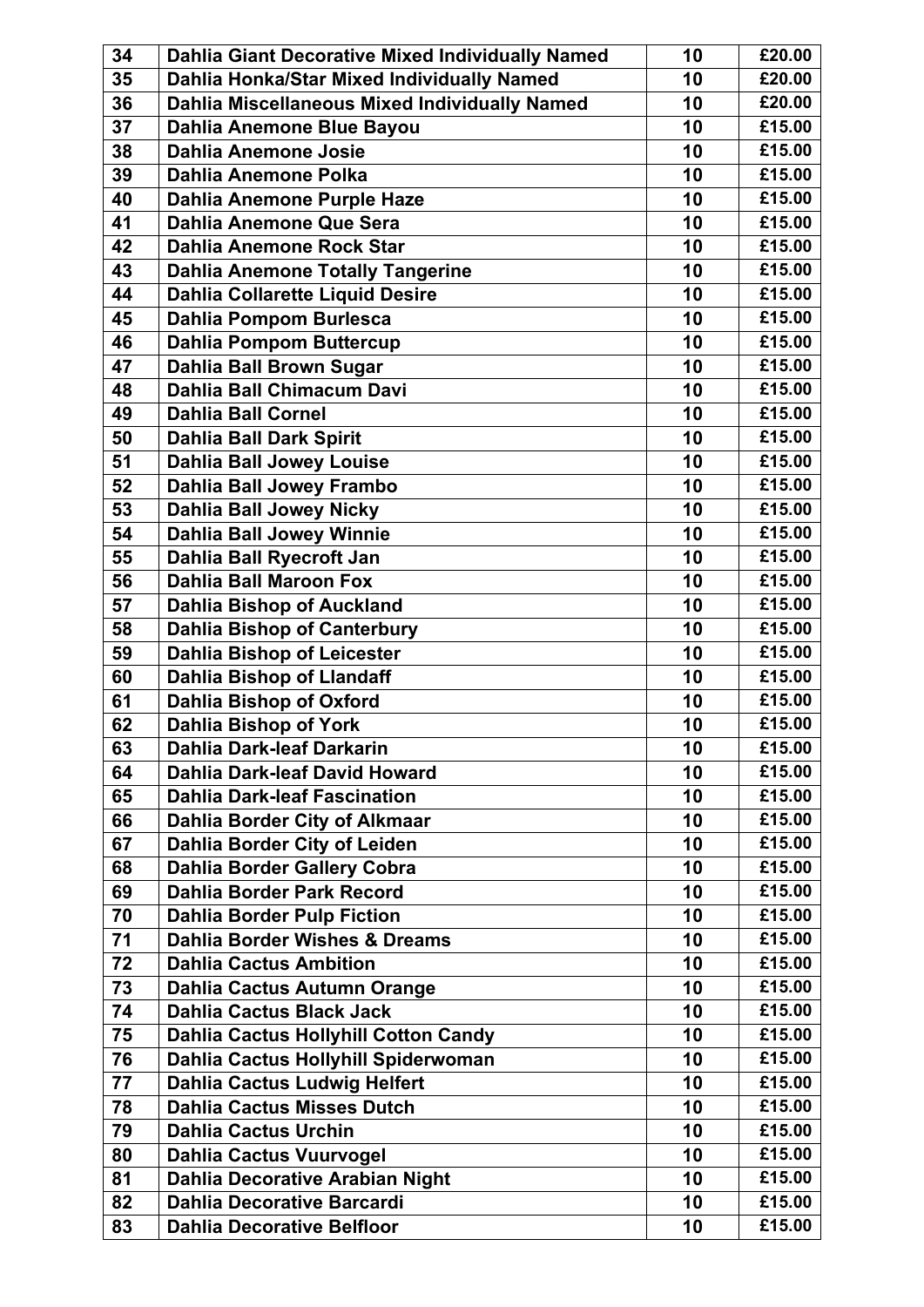| 84  | <b>Dahlia Decorative Blue Wish</b>         | 10 | £15.00 |
|-----|--------------------------------------------|----|--------|
| 85  | Dahlia Decorative Crème de cassis          | 10 | £15.00 |
| 86  | Dahlia Decorative Crème de Cognac          | 10 | £15.00 |
| 87  | <b>Dahlia Decorative Daisy Duke</b>        | 10 | £15.00 |
| 88  | <b>Dahlia Decorative Esli</b>              | 10 | £15.00 |
| 89  | <b>Dahlia Decorative Firepot</b>           | 10 | £15.00 |
| 9.0 | <b>Dahlia Decorative Ginger Snap</b>       | 10 | £15.00 |
| 91  | Dahlia Decorative Karma Fiesta             | 10 | £15.00 |
| 92  | Dahlia Decorative Karma Lagoon             | 10 | £15.00 |
| 93  | <b>Dahlia Decorative Maya</b>              | 10 | £15.00 |
| 94  | <b>Dahlia Decorative Milena Fleur</b>      | 10 | £15.00 |
| 95  | <b>Dahlia Decorative Mr Bojangles</b>      | 10 | £15.00 |
| 96  | <b>Dahlia Decorative Mystery Day</b>       | 10 | £15.00 |
| 97  | <b>Dahlia Decorative Natalie G</b>         | 10 | £15.00 |
| 98  | <b>Dahlia Decorative Nicholas</b>          | 10 | £15.00 |
| 99  | <b>Dahlia Decorative Orange Pekoe</b>      | 10 | £15.00 |
| 100 | <b>Dahlia Decorative Porcelain</b>         | 10 | £15.00 |
| 101 | <b>Dahlia Decorative Red Labyrinth</b>     | 10 | £15.00 |
| 102 | <b>Dahlia Decorative Ripples</b>           | 10 | £15.00 |
| 103 | <b>Dahlia Decorative Sheer Heaven</b>      | 10 | £15.00 |
| 104 | <b>Dahlia Decorative Tangerine Dream</b>   | 10 | £15.00 |
| 105 | <b>Dahlia Decorative Yelno Harmony</b>     | 10 | £15.00 |
| 106 | <b>Dahlia Decorative Yvonne</b>            | 10 | £15.00 |
| 107 | <b>Dahlia Giant Akita</b>                  | 10 | £15.00 |
| 108 | <b>Dahlia Giant Babylon Bronze</b>         | 10 | £15.00 |
| 109 | Dahlia Giant Café au Lait Rose             | 10 | £15.00 |
| 110 | Dahlia Giant Café au Lait Royale           | 10 | £15.00 |
| 111 | Dahlia Giant Café au Lait Twist            | 10 | £15.00 |
| 112 | Dahlia Giant Hamari Gold                   | 10 | £15.00 |
| 113 | Dahlia Giant Iceberg                       | 10 | £15.00 |
| 114 | <b>Dahlia Giant Islander</b>               | 10 | £15.00 |
| 115 | <b>Dahlia Giant Pasadoble Dancer</b>       | 10 | £15.00 |
| 116 | <b>Dahlia Giant Penhill Dark Monarch</b>   | 10 | £15.00 |
| 117 | <b>Dahlia Giant Spartacus</b>              | 10 | £15.00 |
| 118 | <b>Dahlia Giant Strawberry Ice</b>         | 10 | £15.00 |
| 119 | <b>Dahlia Giant Thomas A Edison</b>        | 10 | £15.00 |
| 120 | <b>Dahlia Star Dakota</b>                  | 10 | £15.00 |
| 121 | Dahlia Star Honka Red                      | 10 | £15.00 |
| 122 | Dahlia Star Verrone's Obsidian             | 10 | £15.00 |
| 123 | Dahlia Miscellaneous French Cancan         | 10 | £15.00 |
| 124 | <b>Dahlia Miscellaneous Irish Pinwheel</b> | 10 | £15.00 |
| 125 | Dahlia Miscellaneous Mexican Star          | 10 | £15.00 |
| 126 | <b>Dahlia Miscellaneous Seniors Hope</b>   | 10 | £15.00 |
| 127 | <b>Gladiolus Large Flower Mix</b>          | 50 | £10.00 |
| 128 | <b>Gladiolus Small Flower Mix</b>          | 50 | £10.00 |
| 129 | <b>Gladiolus small flower Atom</b>         | 50 | £10.00 |
| 130 | <b>Gladiolus small flower Mirella</b>      | 50 | £10.00 |
| 131 | <b>Gladiolus small flower Robinetta</b>    | 50 | £10.00 |
| 132 | <b>Amarine Belladiva</b>                   | 15 | £15.00 |
| 133 | <b>Amarine Belladiva Anastasi</b>          | 15 | £15.00 |